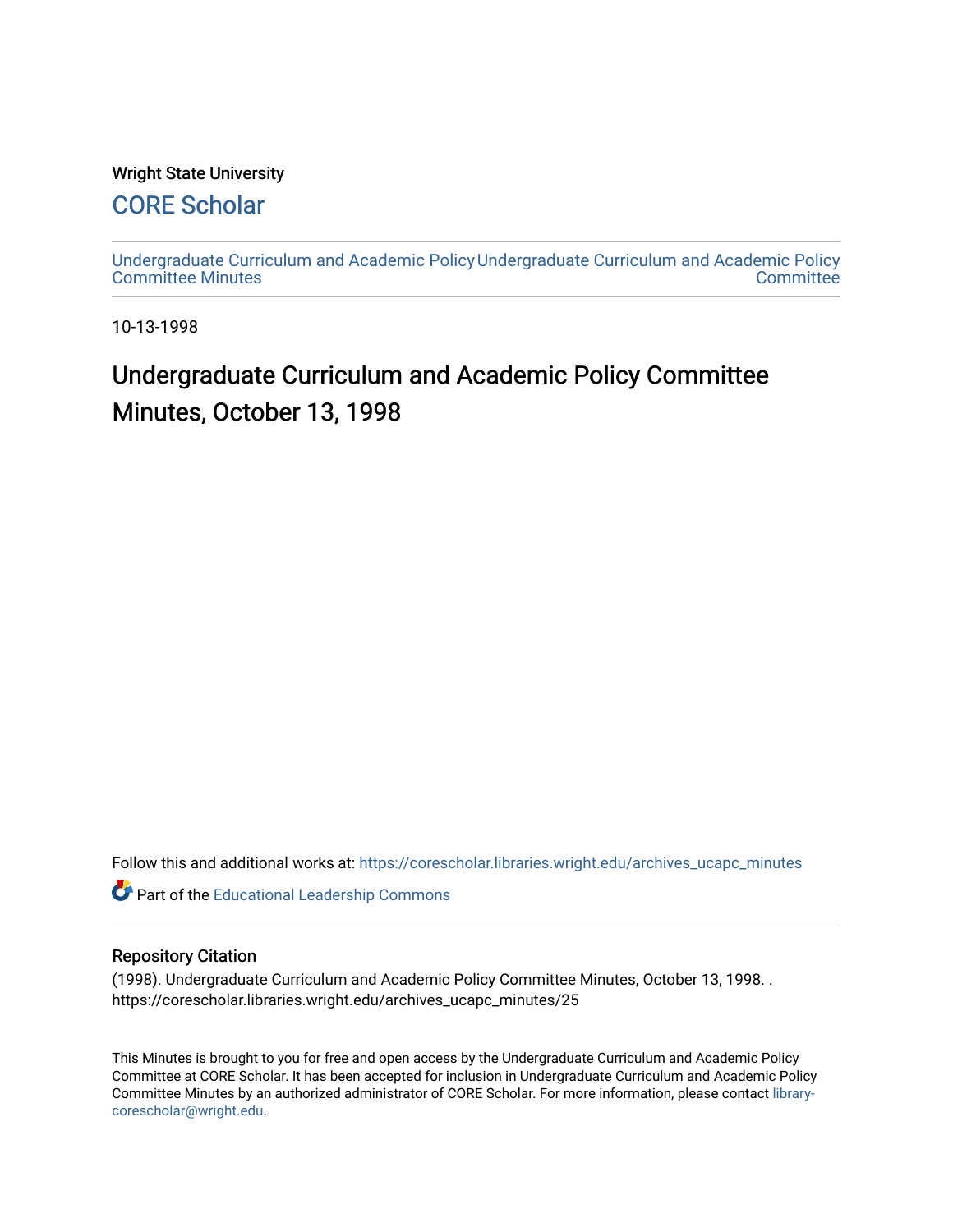# **Undergraduate Curriculum and Academic Policy Committee**

## **Minutes of October 13, 1998 Meeting**

**Present:** Carol Holdcraft, Joe Law, Jan Maxwell, Tom Sav, Mateti Prabhaker (substituting for Joe Slater), Roy Vice, Jeanne Fraker, Todd Koehn.

**Minutes:** Minutes of October 6, 1998 were approved as distributed.

**Old Business:** Implementation of Drop/Add Policies

The committee reviewed, edited, and approved a report to the Senate Executive Committee.

### **Old Business:** Minor/major Programs

Environmental Health Sciences Minor: The committee reviewed the response provided by Hunt Brown, Institute for Environmental Quality to the questions committee members had about this new minor. The minor was approved.

### **Old Business: Placement in GE Mathematics Classes**

The committee reviewed the proposal from the College of Liberal Arts concerning placement in GE Mathematics Classes as well as an initial response from the Interim Chair, Department of Mathematics and Statistics. The committee will continue to collect information concerning this issue for ongoing deliberation at future meetings.

### **Course Inventory Requests/Course Modification Requests:**

COSM: Approved CHM 319, CHM 412, CHM 451, CHM 457, CHM 458, MTH 343, MTH 344, MTH 345, MTH 348, MTH 446, STT 342, PHY 432, PHY 462, (chair to clarify PHY462 title use of "Introduction to..." with department.)

CESC: Chair approved EGR 199, one time only.

### **Report of the Writing Across the Curriculum Committee:**

Joe Law, WAC Committee Chair and Director of the WAC Program reporting.

The WAC Committee met on October 9, 1998. The committee acted on two policy-related questions having to do with individual student substitutions for WI courses. The committee discussed the length of the term of membership on WAC Committee and recommends to UCAPC that college representatives be